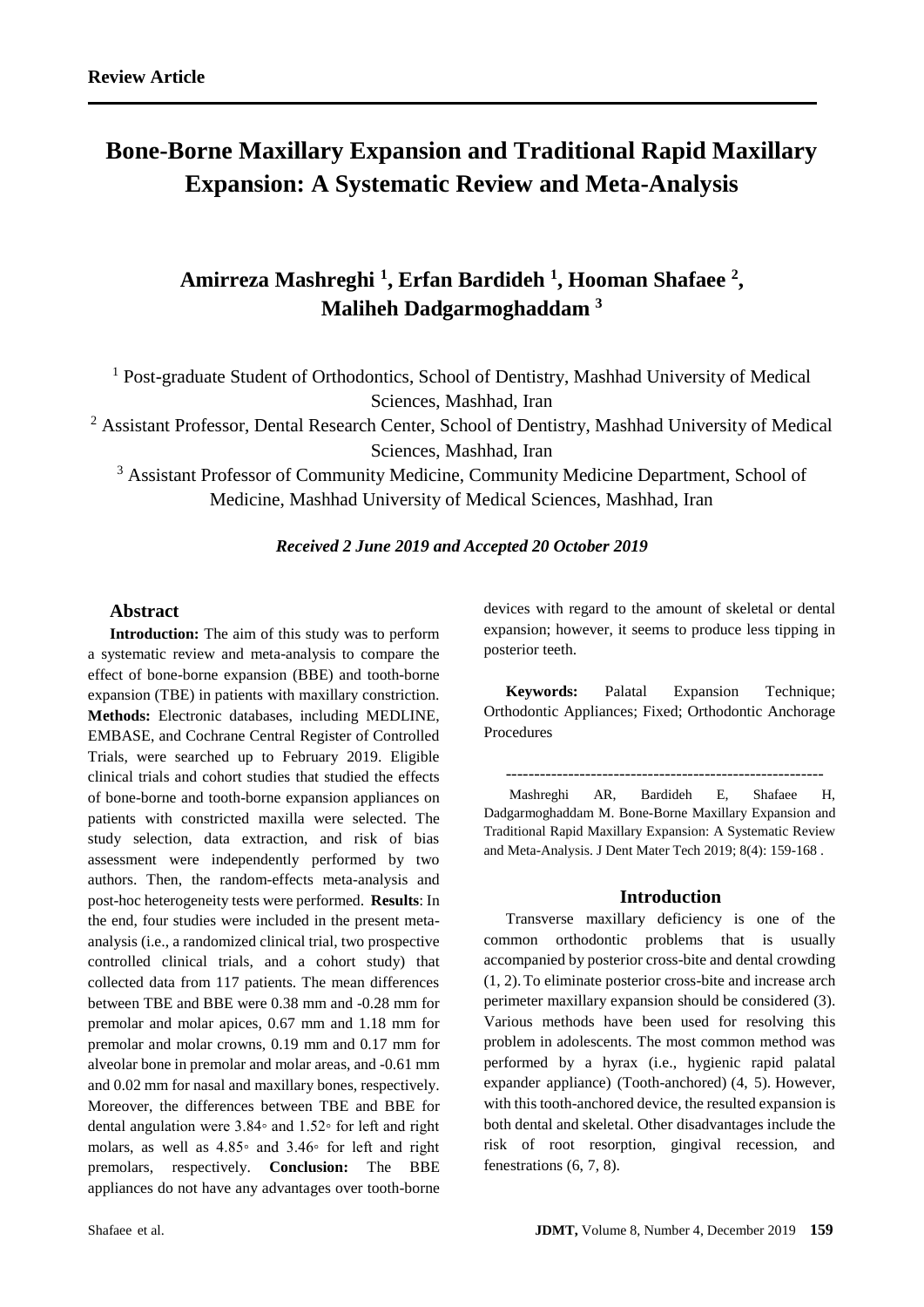An alternative method is bone-borne appliances. These appliances are anchored from the palatal surfaces of maxilla with Temporary Anchorage Devices (TADs). It has been claimed that these appliances caused less buccal tipping and more skeletal effects (9-13) however, there are other studies that claimed there is no difference between bone-borne and tooth-borne appliances (14-17). The aim of this study was to perform a systematic review and meta-analysis to compare the effects of bone-borne expansion (BBE) and tooth-borne expansion (TBE).

#### **Methods and Materials**

We conduct this systematic review and meta-analysis in line with the guidelines of the Cochrane Handbook for Systematic Reviews of Interventions (version 5.1.0) and PRISMA statement. Studies about different appliances for the treatment of posterior cross-bite were searched through different electronic databases, such as MEDLINE, EMBASE, and Cochrane Central Register of Controlled Trials. An electronic search for IADR conference proceedings was also conducted. The time frame for studies was from the beginning to February 2019. The search strategy was adjusted for different databases (Table II). A hand search was also performed on eligible article reference lists for related articles. Any non-English articles were translated, and their data were extracted. Any data not mentioned in the article was obtained from the authors or the article was excluded from the review.

#### **Selection of studies**

The relevant clinical trials and cohort studies were selected with the following PICO format:

related human clinical trials and cohort studies, studies on patients with maxillary constriction (i.e., population), orthodontic treatment conducted with BBE appliance (i.e., intervention), orthodontic treatment conducted with a TBE appliance (i.e., comparison), results analyzed using cone-beam computed tomography image and cast analyses before and after treatment (i.e., outcomes measured), analyzed treatment effects not

confounded by additional and concomitant procedures (e.g., surgically-assisted rapid palatal expansion, extractions, and fixed appliances)

The first duplicate articles were excluded from the study. Articles were excluded if they did not meet the inclusion criteria or if they were abstracts, laboratory studies, descriptive studies, case reports, case series, and reviews or meta-analyses. Title and abstract screening were performed by two authors (E.B. and H.S.). Full texts and abstracts of eligible studies were also individually reviewed by them. In addition, any disagreement was resolved by another author (A.M.). The studies with a risk of bias were assessed based on the study design using the Cochrane risk of bias tool for randomized clinical trials (RCTs) or Downs and Black scale for controlled clinical trials (CCTs).

The main outcome measures (i.e., primary dependent variables) were the changes in the transverse dimension based on different landmarks (e.g., apex of teeth, crown of teeth, alveolar bone in different regions, and skeletal changes of maxilla or nasal bone) after treatment using bone-borne or tooth-borne appliances. The secondary outcomes were the changes in the angulation of teeth after treatment. Because of the differences in the treatment modalities, age group, study design, and gender of patients in the base studies, the standardized mean difference and random-effects meta-analysis was performed and if it was possible, subgroup analysis based on the age group, gender, and study design was performed so that the effects of these confounding factors on the outcome measures could be assessed.

#### **Results**

Search strategy, date of search, and number of relevant articles for each database can be seen in Table II. After removing duplicates, 186 articles remained out of 304 initial articles. A total of 176 articles were excluded on the basis of title and abstract. Out of the 10 remaining 10 articles, 6 papers were excluded after the evaluation of their full texts (Figure 1). Finally, four studies were selected for meta-analysis (11-14).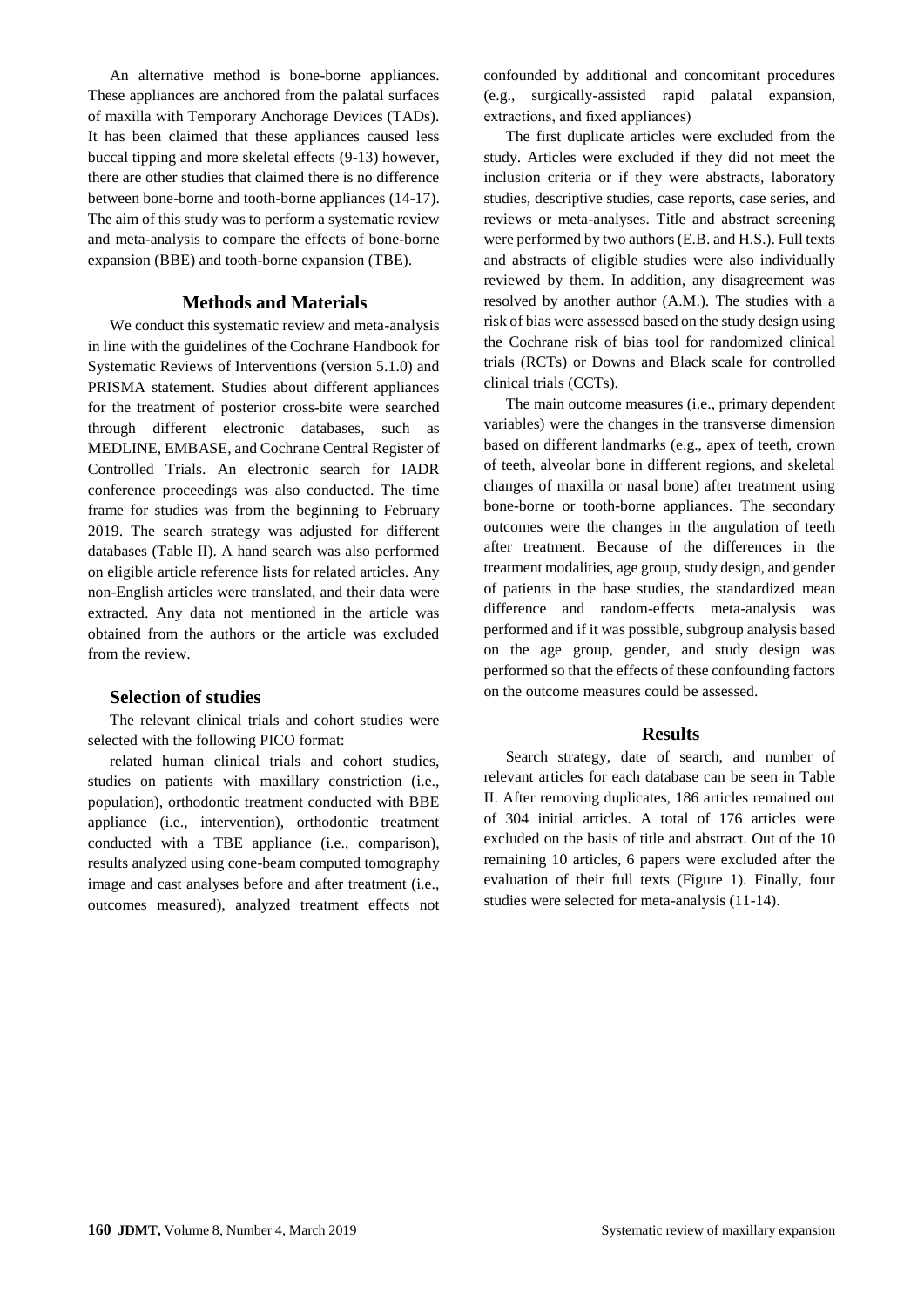| First<br>author<br>(published<br>year) | Journal                                                                     | Study design                                  | Comparison<br>groups                                | Sample<br>size                                                                                       | Age:<br>Mean <sub>±</sub><br>standard<br>deviation<br>(year)                                                     | Gender       | Setting                                        | Observation<br>period | Analyzed attributes                                                                                                                  | Follow-<br>up  |
|----------------------------------------|-----------------------------------------------------------------------------|-----------------------------------------------|-----------------------------------------------------|------------------------------------------------------------------------------------------------------|------------------------------------------------------------------------------------------------------------------|--------------|------------------------------------------------|-----------------------|--------------------------------------------------------------------------------------------------------------------------------------|----------------|
| Lagraver<br>et al.<br>(2013)           | American<br>Journal of<br>Orthodontics<br>and<br>Dentofacial<br>Orthopedics | Randomized<br>clinical trial                  | Controls;<br>TBE; BBE                               | Controls<br>$(n=21);$<br><b>TBE</b><br>$(n=20);$<br><b>BBE</b><br>$(n=21)$                           | Controls:<br>$12.8 \pm 1.19$<br>TBE:<br>$14.05 \pm 1.35$<br>BBE:<br>$14.24 \pm 1.32$                             | 19 M<br>43 F | Alberta,<br>Canada<br>University<br>of Alberta | 18 months             | Dental Expansion<br>(M,a&cPM,a&cI,a&c); Skeletal<br>Expansion (Al.M;Al.PM;Nas;Max);<br><b>Dental Angulation</b><br>(M,L&RPM,L&R)     | N <sub>o</sub> |
| Lu Lin et<br>al. (2015)                | Angle<br>Orthodontist                                                       | p Prospective<br>controlled<br>clinical trial | TBE; BBE                                            | <b>TBE</b><br>$(n=13);$<br><b>BBE</b><br>$(n=15)$                                                    | TBE:<br>$18.1 \pm 4.4$<br>BBE:<br>$17.4 \pm 3.4$                                                                 | 28 F         | Seoul,<br>Korea<br>Kyung Hee<br>University     | 3 months              | Dental Expansion (M,a&cPM,a&c);<br>Skeletal Expansion<br>(Al.M;Al.PM;Nas); Dental<br>Angulation (M,L&RPM,L&R)                        | <b>No</b>      |
| Mosleh et<br>al. (2015)                | American<br>Journal of<br>Orthodontics<br>and<br>Dentofacial<br>Orthopedics | Prospective<br>controlled<br>clinical trial   | TBE; BBE                                            | <b>TBE</b><br>$(n=10);$<br><b>BBE</b><br>$(n=10)$                                                    | Overall:<br>$12.6 \pm 0.6$                                                                                       | 20 F         | Cairo,<br>Egypt<br>Cairo<br>University         | 11 days               | Dental Expansion (M,a&cPM,a&c);<br>Skeletal Expansion<br>(Al.M;Al.PM;Al.C;Nas;Max;Fac);<br><b>Dental Angulation</b><br>(M,L&RPM,L&R) | No             |
| Yilmaz et<br>al. (2015)                | European<br>Journal of<br>Orthodontics                                      | Cohort<br>study                               | <b>TBE</b><br>(Banded and<br>bonded);<br><b>BBE</b> | <b>TBE</b><br>(Banded)<br>$(n=14);$<br><b>TBE</b><br>(Bonded)<br>$(n=14);$<br><b>BBE</b><br>$(n=14)$ | <b>TBE</b><br>(Banded):<br>$12.1 \pm 2.1$<br><b>TBE</b><br>(Bonded):<br>$13.4 \pm 1.7$<br>BBE:<br>$13.2 \pm 2.1$ | 22 M<br>20 F | Ankara,<br>Turkey<br>Başkent<br>University     | 3 months              | Dental Expansion (M,a&cI,a&c);<br>Skeletal Expansion (Al.M;Nas;Max);<br>FMA; GoGn-SN; ANB                                            | N <sub>o</sub> |

**Table I.** Characteristics of the studies considered for the final analysis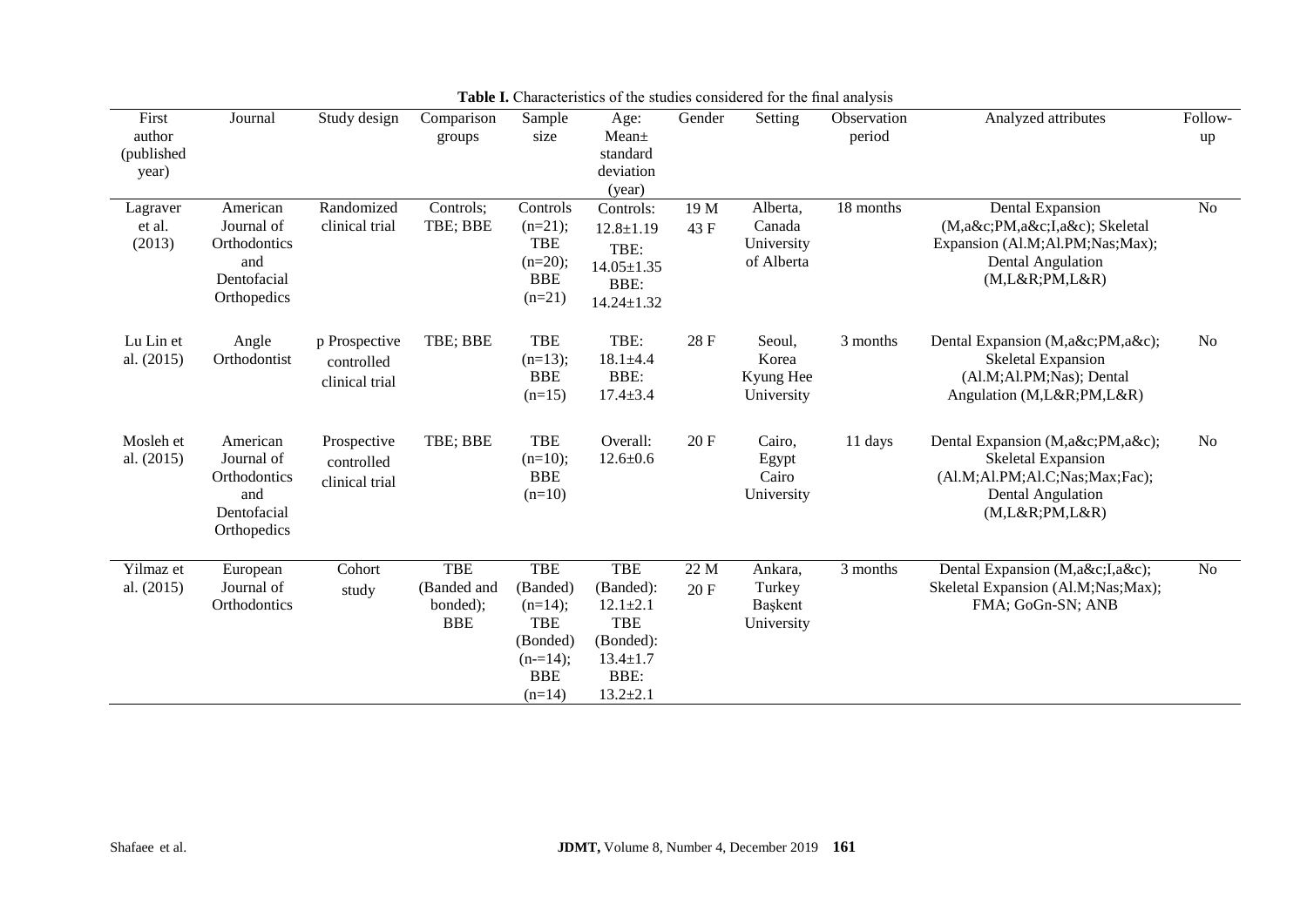

**Figure 1.** PRISMA flowchart for the evaluated studies

#### **Study characteristics**

Study characteristics of the final four trials included in the meta-analysis are summarized in Table I. All selected clinical trials examined treatment results between bone-borne and tooth-borne maxillary expansion appliances in patients who needed maxillary expansion. All the studies were performed in a university setting or an educational institution. The studies consisted of three prospective studies, including one RCT  $(14)$ , two CCTs  $(11, 12)$ , and one cohort study  $(15)$ . The total number of patients treated with BBE appliance was 60, whereas the overall TBE appliance sample consisted of 57 untreated subjects. Two of studies included both male and female participants (13, 14), and the other two included only girls (11, 12)**.**

There was an age discrepancy between the included studies; 3 trials (12-14) had samples with a mean age of 12 to 14 years, and 1 trial (11) included older patients with a mean age of 17 to 18 years. The comparison between appliances was homogeneous among the selected studies: Tooth-borne expander (i.e., banded hyrax with bands on the first premolar and molars) and bone-borne expander (i.e., supported by four TADs in canine-first premolar area and first molar-second premolar area). In one study (13), there was an additional bonded hyrax group, and in another study (14), there was a control group without using any expanders not included in the meta-analysis.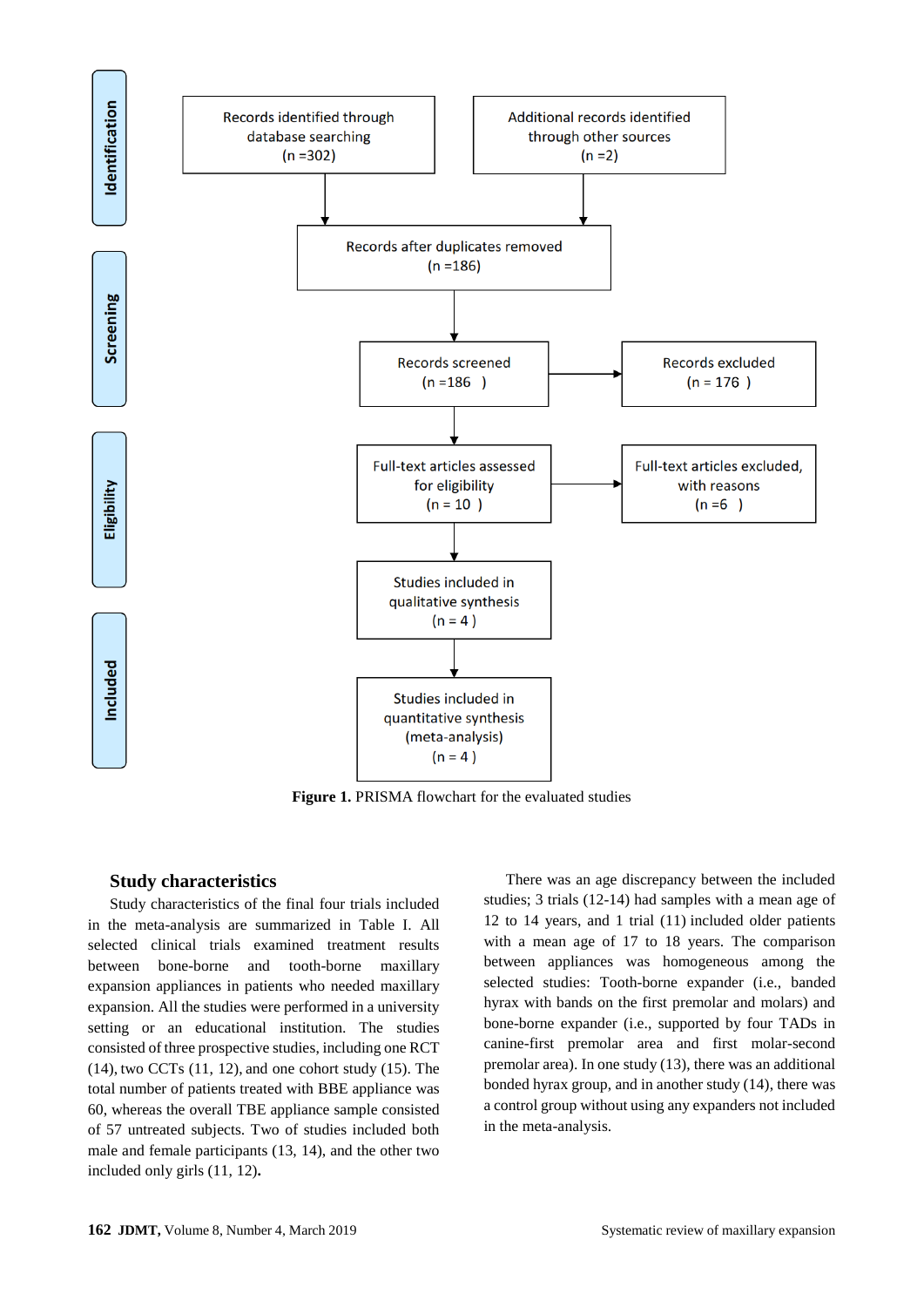#### **Risk of bias assessment**

The only RCT (14) had a low risk of bias (Table II). The risks of bias in other studies (11-13) were scored with medium quality, with the score of 15, 18 and 18 of 32 respectively (Table II), according to the Downs and Black scale. Because of the low number of studies that were included in our study (i.e., lower than 10), the assessment of publication bias using the visual inspection of the funnel plots could not be performed. In addition, the results of the regression test of Egger et al. showed Pvalues of 0.497 for transverse expansion of alveolar bone in the molar area.

#### **Quantitative data synthesis**

After performing the meta-analysis on four studies consisting of 57 patients treated with TBE appliance and 60 patients treated with BBE devices, the standardized mean difference for the treatment effects of these devices on transverse change of molar apices was -0.14 mm (95% CI,  $-0.55$  mm to 0.28 mm; P=0.53; I<sup>2</sup>=0%) (Figure 2.A). Also, the standardized mean difference for the transverse changes after treatment for molar crowns was 0.35 mm (95% CI, -0.29 mm to 0.99 mm; P=0.29;  $I^2$ =65%). The standardized mean difference for premolar apices was 0.22 mm (95% CI, -0.49 mm to 0.92 mm; P=0.55;  $I<sup>2</sup>=62%$ ) (Figure 2.B). Moreover, for the premolar crowns, the standardized mean difference was 0.63 mm (95% CI, -0.27 mm to 1.53 mm; P=0.17;  $I^2$ =74%).

Data synthesis of two clinical trials with 35 boneborne and 34 tooth-borne appliances showed that the treatment effect of tooth-borne appliances versus boneborne appliances for the transverse change of incisor crowns was -0.16 mm (95% CI, -0.64 mm to 0.31 mm; P=0.50;  $I^2$ =0%). The meta-analysis also demonstrated that in 43 tooth-borne and 46 bone-borne patients in three included trials, the standardized mean difference between the treatment effect of tooth-borne appliance versus bone-borne appliance was 0.04 mm (95% CI, -0.93 mm to 1.01 mm;  $P=0.94$ ;  $I^2=79%$ ) for transverse skeletal change in alveolar bone in premolar area (Figure 2.C).

The standardized mean difference for transverse skeletal change in alveolar bone in the molar area between TBE appliance and BBE appliance patients was 0.05 mm (95% CI, -0.60 mm to 0.70 mm; P=0.88;  $I<sup>2</sup>=66%$ ). This finding was obtained from four trials that were analyzed with 60 BBE and 57 TBE patients (Figure 2.D). The analysis of treatment effects on 37 TBE versus 39 BBE patients from three trials was -0.20 mm (95% CI,  $-0.68$  mm to 0.28 mm; P<0.001; I<sup>2</sup>=86%) for transverse skeletal change in nasal bone. Regarding the maxillary transverse expansion after the treatment with RPEs, there were no significant standardized mean differences between both groups. The standardized mean difference was -0.05 mm (95% CI, -0.47 mm to 0.37 mm; P=0.81;  $I<sup>2</sup>=0%$ ) from analyzing three trials with 44 patients treated with tooth-borne and 45 subjects treated with bone-borne appliances.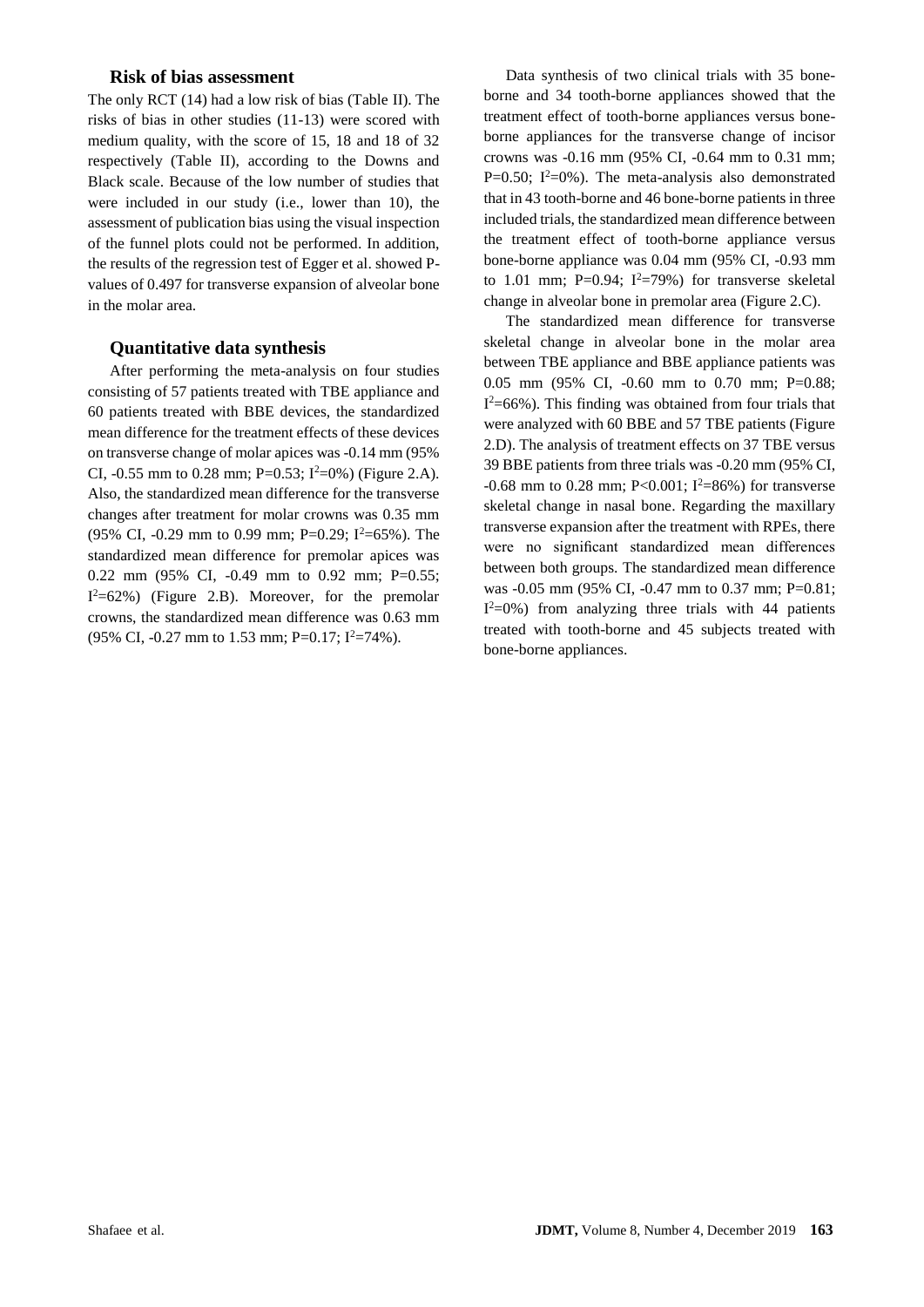| Database of published trials                                  | <b>Used search strategy</b>                       |  |  |  |
|---------------------------------------------------------------|---------------------------------------------------|--|--|--|
| MEDLINE searched via PubMed on February 3rd 2019 via          | (Palatal Expansion Technique [MeSH Terms]) OR     |  |  |  |
| www.ncbi .nlm.nih.gov/sites                                   | (Hyrax) OR (Rapid Palatal Expansion) OR           |  |  |  |
|                                                               | (Surgically-Assisted Palatal Expansion) OR (Quad  |  |  |  |
|                                                               | Helix) AND (Bone Plates[MeSH Terms]) OR           |  |  |  |
|                                                               | (Tooth-Borne) OR (Tooth-Anchored) OR (Bone-       |  |  |  |
|                                                               | Borne) OR (TAD) OR (Temporary Anchorage           |  |  |  |
|                                                               | Device*) OR (Bone-Anchored) OR (Micro             |  |  |  |
|                                                               | Implant) OR (Mini Screw)                          |  |  |  |
| Cochrane Central Register of Controlled Trials searched via   | $\#1$<br>MeSH descriptor: [Palatal Expansion      |  |  |  |
| the Cochrane Library on February 3rd 2019 via                 | Technique] explode all trees<br>146               |  |  |  |
| www.thecochranelibrary.com                                    | Hyrax 37<br>#2                                    |  |  |  |
|                                                               | Rapid Palatal Expansion<br>#3<br>134              |  |  |  |
|                                                               | Surgically-Assisted Palatal Expansion<br>$\#4$    |  |  |  |
|                                                               | 31                                                |  |  |  |
|                                                               | Quad Helix<br>16<br>#5                            |  |  |  |
|                                                               | #6<br>MeSH descriptor: [Bone Plates] explode      |  |  |  |
|                                                               | all trees 490                                     |  |  |  |
|                                                               | $\#7$<br>Tooth-Borne<br>22                        |  |  |  |
|                                                               | Tooth-Anchored 4<br>#8                            |  |  |  |
|                                                               | <b>Bone-Borne</b><br>#9<br>15                     |  |  |  |
|                                                               | Temporary Anchorage Device<br>#10<br>126          |  |  |  |
|                                                               | Temporary Anchorage Device*<br>#11<br>14          |  |  |  |
|                                                               | Bone-Anchored 62<br>#12                           |  |  |  |
|                                                               | Micro Implant<br>#13<br>99                        |  |  |  |
|                                                               | Mini Screw<br>54<br>#14                           |  |  |  |
|                                                               | #15<br>(#1 or #2 or #3 or #4 or #5) and (#6 or #7 |  |  |  |
|                                                               | or #8 or #9 or #10 or #11 or #12 or #13 or #14)   |  |  |  |
|                                                               | 23                                                |  |  |  |
| Databases of dissertations and conference proceedings         | Used search strategy                              |  |  |  |
| International Association of Dental Research searched on      | <b>Maxillary Expansion</b>                        |  |  |  |
| February 4 <sup>th</sup> 2019 and 2017 via                    |                                                   |  |  |  |
| https://live.blueskybroadcast.com/bsb/client/_new_default.asp |                                                   |  |  |  |

**Table II.** Consulted databases, applied search strategy, and numbers of retrieved studies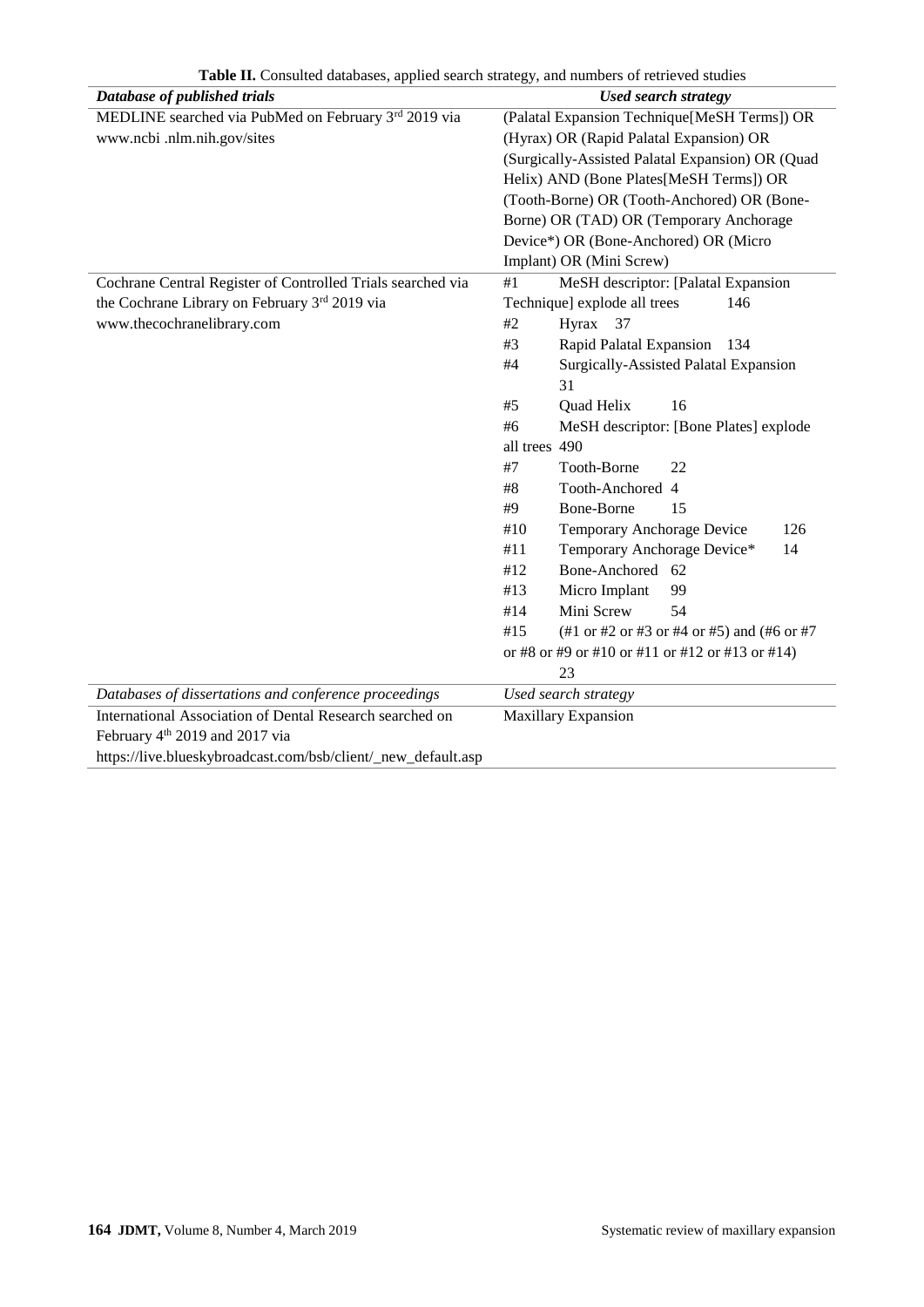

**Figure 2.** Forest plot depicting the standardized mean difference between the effects of tooth-borne expansion versus bone-borne expansion; A) mean difference for transverse expansion of molar crowns; B) mean difference for transverse expansion of premolar crowns; C) mean difference of the alveolar bone in the premolar area; D) mean difference of the alveolar bone in the molar area

Based on the synthesis of three trials with 43 toothborne and 46 bone-borne appliance patients, the standardized mean difference of TBE group relative to the BBE group for the dental angulation of left molars was 0.80 degrees (95% CI, 0.01 mm to 1.59 mm; P=0.05;  $I<sup>2</sup>=67%$ ) (Figure 3.A); for the dental angulation of right molars, it was 0.65 degrees (95% CI, -0.67 mm to 1.94 mm; P=0.33;  $I^2=88\%$ ; for the dental angulation of left premolars, it was 1.69 degrees (95% CI, 1.19 mm to 2.18 mm; P<0.001;  $I^2=0\%$ ) (Figure 3.B); for the dental angulation of right premolars, it was 1.01 degrees (95% CI, 0.11 mm to 1.90 mm; P=0.03;  $I^2 = 72\%$ ).

Because of the differences in the study designs of the included studies, a sensitivity analysis was conducted based on the study design (i.e., randomized and nonrandomized trials). The sensitivity analysis showed no significant differences among the RCT, prospective CCT, and cohort studies regarding the transverse expansion in molars (Chi-square, 0.97; df=1; P=033;  $I^2=0\%$ ) (Fig. 4).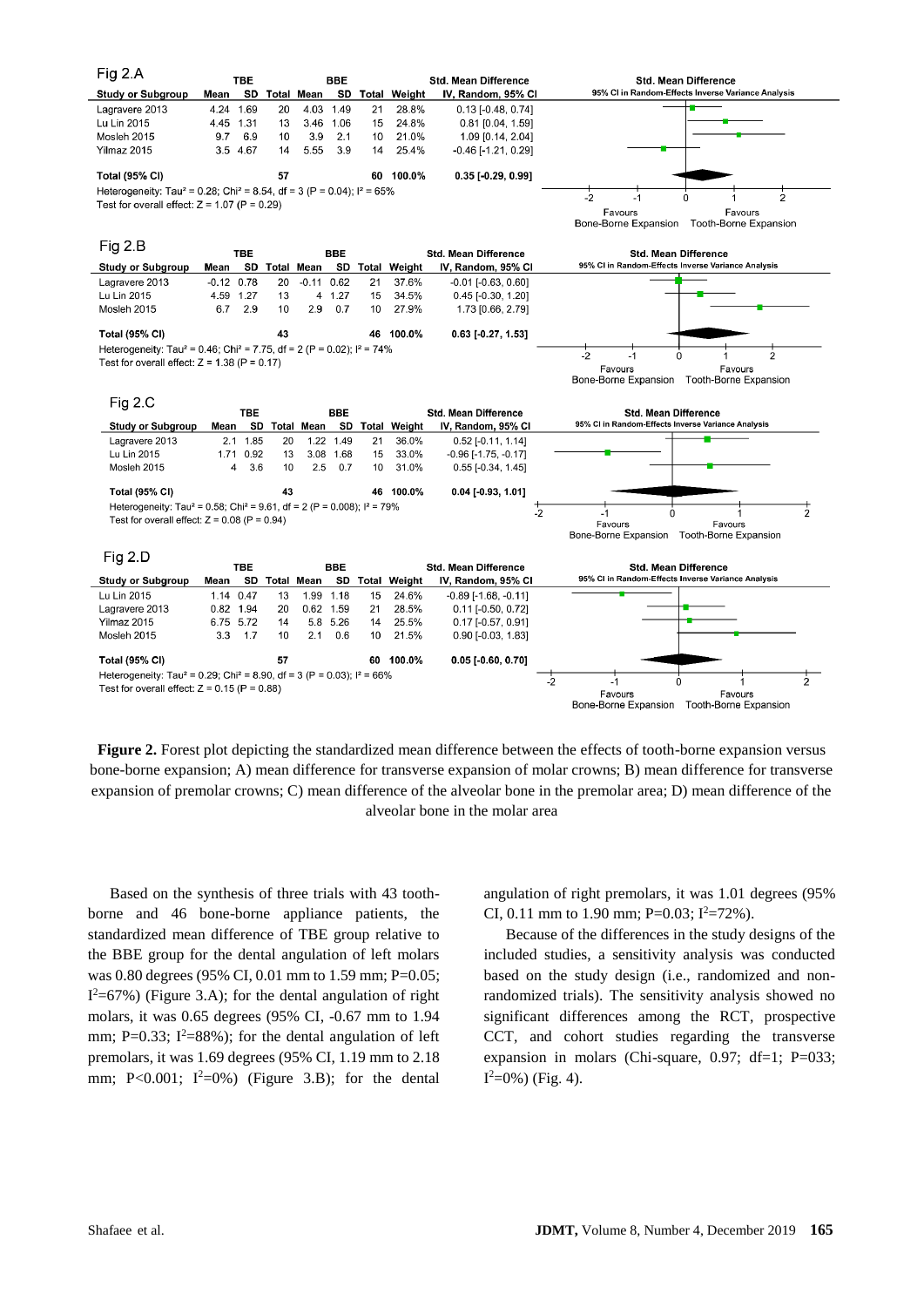| Fig 3.A                                                                                                 |              |           |       |            |      |       |                             |                                  |                                                    |  |  |
|---------------------------------------------------------------------------------------------------------|--------------|-----------|-------|------------|------|-------|-----------------------------|----------------------------------|----------------------------------------------------|--|--|
|                                                                                                         | TBE.         |           |       | <b>BBE</b> |      |       |                             | <b>Std. Mean Difference</b>      | <b>Std. Mean Difference</b>                        |  |  |
| <b>Study or Subgroup</b>                                                                                | Mean         | SD        | Total | Mean       | SD   | Total | Weight                      | IV, Random, 95% CI               | 95% CI in Random-Effects Inverse Variance Analysis |  |  |
| Lagravere 2013                                                                                          |              | 4.69 4.25 | 20    | 3.19       | 4.12 | 21    | 38.4%                       | $0.35$ [-0.27, 0.97]             |                                                    |  |  |
| Lu Lin 2015                                                                                             | 8.09         | 5.86      | 13    | 1.15       | 1.05 | 15    | 31.0%                       | 1.66 [0.78, 2.54]                |                                                    |  |  |
| Mosleh 2015                                                                                             | 5.6          | 7.6       | 10    | 2.5        | 3.9  | 10    | 30.6%                       | $0.49$ [-0.40, 1.38]             |                                                    |  |  |
| <b>Total (95% CI)</b>                                                                                   |              |           | 43    |            |      | 46    | 100.0%                      | $0.80$ [0.01, 1.59]              |                                                    |  |  |
| Heterogeneity: Tau <sup>2</sup> = 0.33; Chi <sup>2</sup> = 6.03, df = 2 (P = 0.05); $1^2$ = 67%         |              |           |       |            |      |       |                             |                                  |                                                    |  |  |
| Test for overall effect: $Z = 1.98$ (P = 0.05)                                                          |              |           |       |            |      |       |                             | $-2$<br>Favours<br>Favours       |                                                    |  |  |
|                                                                                                         |              |           |       |            |      |       |                             |                                  | Bone-Borne Expansion<br>Tooth-Borne Expansion      |  |  |
|                                                                                                         |              |           |       |            |      |       |                             |                                  |                                                    |  |  |
| Fig 3.B                                                                                                 |              |           |       |            |      |       |                             |                                  |                                                    |  |  |
|                                                                                                         | <b>TBE</b>   |           |       | <b>BBE</b> |      |       | <b>Std. Mean Difference</b> |                                  | <b>Std. Mean Difference</b>                        |  |  |
| <b>Study or Subgroup</b>                                                                                | Mean         | SD        | Total | Mean       | SD   | Total | Weight                      | IV, Random, 95% CI               | 95% CI in Random-Effects Inverse Variance Analysis |  |  |
| Lagravere 2013                                                                                          | $-0.64$ 3.89 |           | 20    | $-5.7$     | 1.77 | 21    | 47.2%                       | 1.66 [0.94, 2.38]                |                                                    |  |  |
| Lu Lin 2015                                                                                             | 5.07         | 3.28      | 13    | 0.69       | 1.21 | 15    | 30.4%                       | 1.77 [0.88, 2.67]                |                                                    |  |  |
| Mosleh 2015                                                                                             | 4.4          | 2.8       | 10    | $-1$       | 3.5  | 10    | 22.4%                       | 1.63 [0.59, 2.67]                |                                                    |  |  |
| <b>Total (95% CI)</b>                                                                                   |              |           | 43    |            |      | 46    | 100.0%                      | 1.69 [1.19, 2.18]                |                                                    |  |  |
| Heterogeneity: Tau <sup>2</sup> = 0.00; Chi <sup>2</sup> = 0.05, df = 2 (P = 0.97); l <sup>2</sup> = 0% |              |           |       |            |      |       |                             |                                  |                                                    |  |  |
| Test for overall effect: $Z = 6.69$ (P < 0.00001)                                                       |              |           |       |            |      |       |                             | -2<br>$\mathcal{P}$<br>U<br>$-1$ |                                                    |  |  |
|                                                                                                         |              |           |       |            |      |       |                             |                                  | Favours<br>Favours                                 |  |  |

**Figure 3.** Forest plot depicting the standardized mean difference between the effects of tooth-borne expansion versus bone-borne expansion on dental angulation; A) mean difference for the tipping of the left molars; B) mean difference for the tipping of the left premolars



**Figure 4.** Sensitivity analysis comparing the standardized mean difference of bone-borne expansion and tooth-borne expansion on the molar crown expansion of randomized clinical trial, prospective controlled clinical trials, and cohort studies

#### **Discussion**

The results of this meta-analysis showed that boneborne appliances performed better for the apical expansion of molars that was both clinically and statistically insignificant. However, tooth-borne expander performed better for molar crowns, premolar crowns, and premolar apices with 0.35, 0.63, 0.23 mm higher than standardized mean difference, respectively, compared to bone-borne expanders. The results also showed that there was no clinically or statistically significant difference in the expansion of alveolar bone in molar and premolar areas. Also, no difference in maxillary bone expansion was observed between the two groups. There was more expansion for the nasal bone (i.e., 0.2 mm higher than standardized mean difference) in the BBE group, compared to that in the TBE group, which again is not of clinical importance.

However, the tipping in premolars and molars showed a clinically significant difference with more tipping of teeth in the TBE group (i.e., 3.84 degrees for left molars, 1.52 degrees for right molars, 4.85 degrees for left premolars, and 3.46 degrees for right molars). The biggest problem with this systematic review was the limited amount of evaluated studies. Other problems with this study stem from heterogeneity among the assessed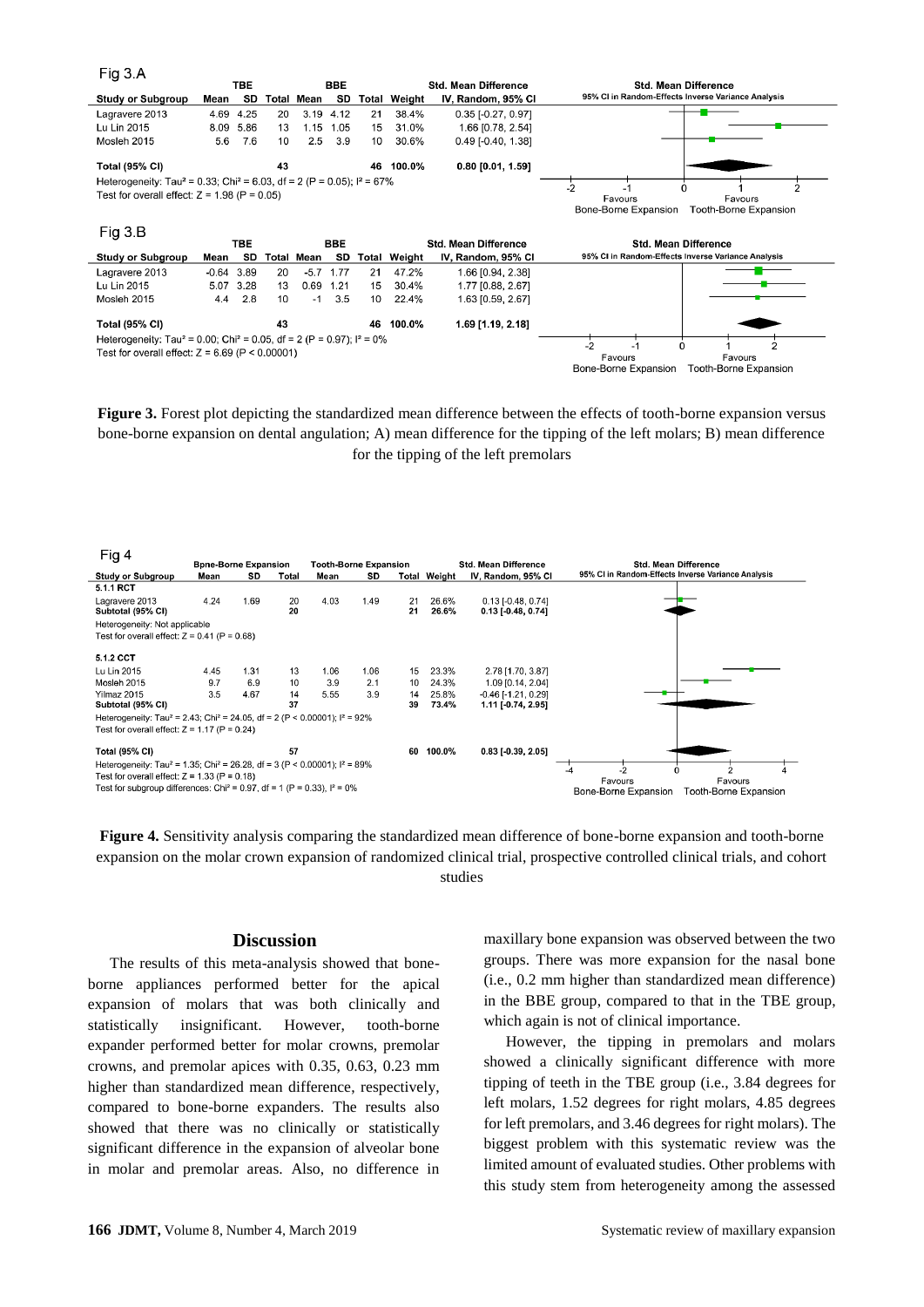studies and differences in methods and appliances with which the expansions were performed.

The design concepts in some of the appliances (e.g., the use of only two TADs in BBE for Lagravere et al. )14) might have contributed to unexpected results. Standardized mean differences were used to minimize the effects that differences in methods might have had on the results of the outcome measures; nonetheless, the differences in the study design and execution of these studies might lead to imprecisions in the combined results of the base studies. Therefore, it is necessary to perform more high-quality studies with a homogenous and standardized appliance to reach a more concrete conclusion.

The age of the patients at the beginning of treatment in the included trials varied from 12 to 18 years. Therefore, the patients have been studied before, during, and after inter-maxillary suture closure. Inter maxillary suture closure affects the amount and manner of transverse expansion. A subgroup analysis was conducted according to age of the patients at the beginning of treatment comparing treatment before 13 (in studies by Mosleh et al.(12), Yilmaz et al.(13), and Lagravere et al.) and after 13 years of age (in a study by Lin et al. $(11)$ .

The 13 years of age was chosen because inter maxillary sutures would begin to close in girls after this age and treatment effects will be influenced. This subgroup comparison indicated no significant differences among the studies (Chi-square, 20.01; df=1;  $P=0.06$ ;  $I<sup>2</sup>=95%$ ). However, still more high-quality studies with patients in both age subgroups (i.e., over and under 13 years of age) and separate meta-analysis for each age subgroup are needed so that we can reach a higher confidence level in the results of our study.

#### **Conclusion**

The BBE appliances in comparison with TBE appliances seem to only have less tipping in their expansion, and other aspects of expansion (i.e., apical and coronal dental expansion and skeletal expansion) seem to be clinically similar between the two appliances. Because of the high level of heterogeneity among studies and low quality of evidence among the included studies, it is recommended to consider the conclusion of this meta-analysis with caution. Moreover, it is required to carry out future high-quality RCTs with a standardized appliance design, similar age groups, and treatment timing to fully clarify the effects of bone-borne rapid maxillary expansion with regards to conventional toothborne appliances.

#### **Conflicts of Interest:**

The authors declare that there is no conflict of interest.

### **Acknowledgments**

None declared.

#### **References**

- 1. Harrison JE, Ashby D. Orthodontic treatment for posterior cross-bites. Cochrane Database Syst Rev. 2002;(2):CD000979.
- 2. Ramires T, Maia RA, Barone JR. Nasal cavity changes and the respiratory standard after maxillary expansion. Braz J Otorhinolaryngol. 2008;74(5): 763-769.
- 3. 3.Garrett BJ, Caruso JM, Rungcharassaeng K, Farrage JR, Kim JS, Taylor GD. Skeletal effects to the maxilla after rapid maxillary expansion assessed with cone-beam computed tomography. Am J Orthod Dentofacial Orthop. 2008; 134(1): 8-9.
- 4. Shapiro PA, Kokich VG. Uses of implants in orthodontics. Dent Clin North Am. 1988; 32(3): 539- 550.
- 5. Smalley WM, Shapiro PA, Hohl TH, Kokich VG, Branemark PI. Osseointegrated titanium implants for maxillofacial protraction in monkeys. Am J Orthod Dentofacial Orthop. 1988; 94(4): 285-295.
- 6. Erverdi N, Okar I, Kucukkeles N, Arbak S. A comparison of two different rapid palatal expansion techniques from the point of root resorption. Am J Orthod Dentofacial Orthop. 1994; 106(1): 47-51.
- 7. Parr JA, Garetto LP, Wohlford ME, Arbuckle GR, Roberts WE. Sutural expansion using rigidly integrated endosseous implants: an experimental study in rabbits. Angle Orthod. 1997; 67(4): 283- 290.
- 8. Lo Giudice A, Barbato E, Cosentino L, Ferraro CM, Leonardi R. Alveolar bone changes after rapid maxillary expansion with tooth-born appliances: a systematic review. Eur J Orthod. 2018; 25; 40(3):296- 303.
- 9. Koudstaal MJ, Wolvius EB. Stability, tipping and relapse of bone-borne versus tooth-borne surgically assisted rapid maxillary expansion; a prospective randomized patient trial. Int J Oral Maxillofac Surg. 2009; 38(4): 308-315.
- 10. Laudemann K, Petruchin O. Long-term 3D cast model study: bone-borne vs. tooth-borne surgically assisted rapid maxillary expansion due to secondary variables. Oral Maxillofac Surg. 2010; 14(2):105- 114.
- 11. Lin L, Ahn HW, Kim SJ, Moon SC, Kim SH, Nelson G. Tooth-borne vs bone-borne rapid maxillary expanders in late adolescence. Angle Orthod. 2015; 85(2): 253-262.
- 12. Mosleh MI, Kaddah MA, Abd ElSayed FA, ElSayed HS. Comparison of transverse changes during maxillary expansion with 4-point bone-borne and